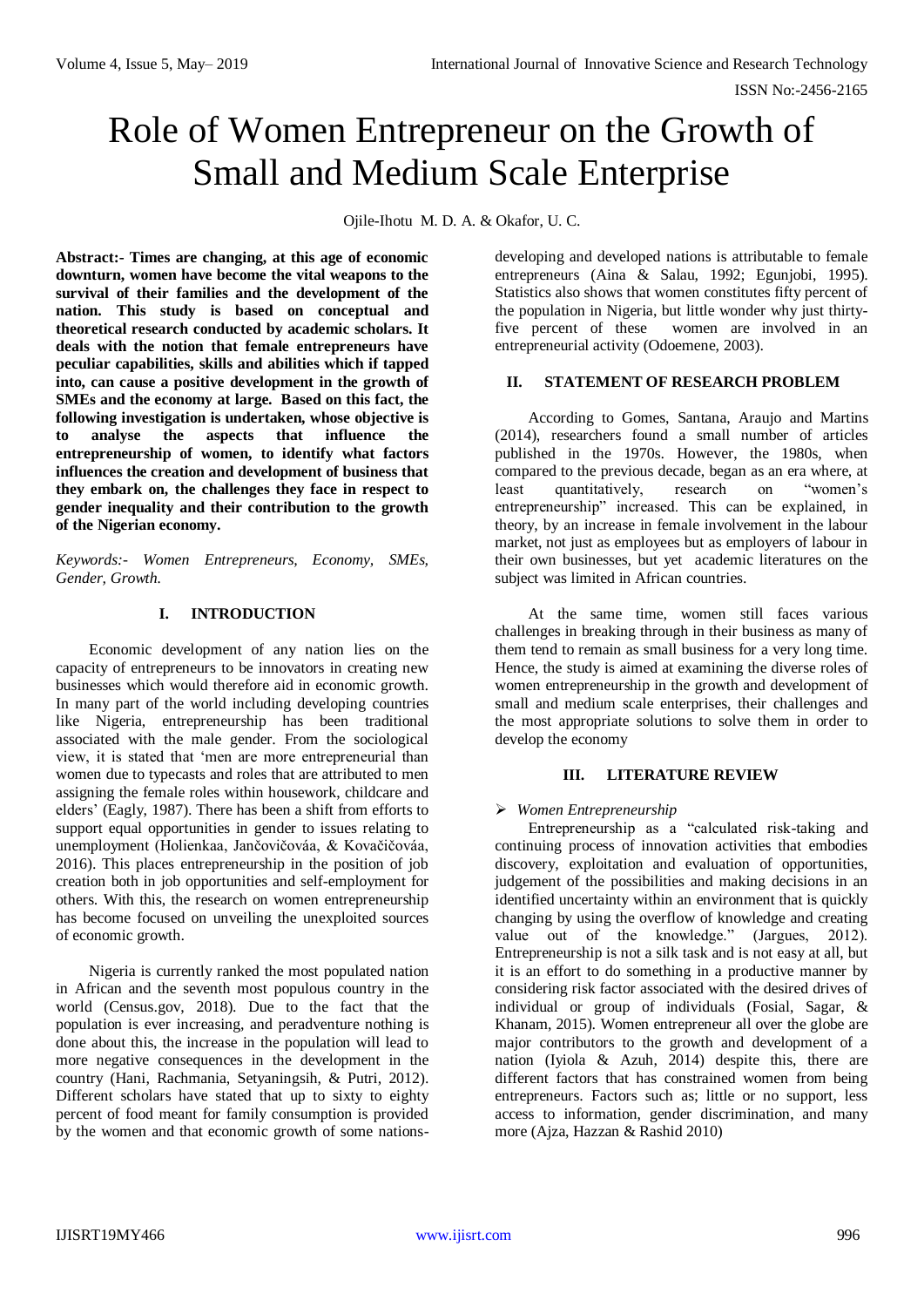Women entrepreneurship in the last decade has been seen as an important untapped source of economic growth and develop because they create employment opportunities, as well as exploitation of entrepreneurial opportunities which helps in providing solutions to management across the society. Though women generally are perceived to be in industries that are primarily less important, they still remain major contributors to the growth of any nation (Garga & Bagga, 2009).

According to Sangolagi and Alagawadi ( 2016), women by nature choose to work in sectors such as social services, education and house-hold services, But at the same time, women in low income countries choose to be creators of their own businesses , and these businesses must be compatible with their household responsibilities. This creates two types of women entrepreneurs which are women entrepreneurs by choice and women entrepreneurs by necessity. Women are major contributors to a nation economy because they contribute ideas, energy, and capital resource and generate employment (Iyiola & Azuh, 2014).

#### *Entrepreneurship and Economic Development in Nigeria*

According to Nwokoye, Onwuka, Uwajuwogu, and Ogbonna (2013) Entrepreneurship is seen from the context of Micro, Small, Medium Scale enterprises. There is a significant difference between economic development and economic growth. Economic development deals with increase in the standard of living of a country from low to high. Economic growth indicates the extension of different total macroeconomic indicators.

Mordi, Simpson & Okafor (2010) established the fact that entrepreneurship is a useful tool in eradicating poverty and deriving a sustainable development. In a typical Nigerian family, the roles played by women are changing due to the dynamic family and functional situation which allows women to be able to carry out more functional and operational roles in the society. The role of women in entrepreneurship has become very important on a country's socio-economic growth and development. Over the years women's involvement in entrepreneurship has increase immensely and has contributed to the GDP of the country. The economic development of a nation depends on the entrepreneurship practices in the country.

An economy like that of Nigeria where the government and the citizens prefers to import goods that will satisfy their needs will find it difficult for growth and development to take place. In order for economic growth to take place entrepreneurship must be taken seriously from all sectors of the economy as it contributors enormously to

the socio-economic development in both developing and developed nations.

## **IV. IMPACT OF WOMEN ENTREPRENEURSHIP ON THE GROWTH OF THE ECONOMY**

Entrepreneurship which is a line of action of owning and managing a new business or improving on an existing products or services that create value, assuming the accompanied risks, receiving the resulting rewards and independence (Tersoo, 2013). The small, medium and large business plays an important role when it comes to job creation, market competitiveness, innovation and the advancement of industrial development has been recognised by both academic and policy makers (Nagare, 2013).

Nigeria, as a country has a strong desire for the growth of their economy, which is why a unique focus is given to entrepreneurship. There is this program called sustainable development program which is geared toward self-sufficiency, poverty eradication, hunger eradication, good roads and the likes, all these can be carry out through entrepreneurship. Some of these entrepreneurial programmes already embarked upon by the Nigerian government includes; "National Economic Empowerment and Development Strategy (NEEDS)", "Family Economic Advancement Program (FEAP)" and "Small and Medium Enterprise Development Agency (SMEDAN)". This sustainable development program declared in Abuja Nigeria will see the light of the day when women who constitutes 50% of the population fully participate in the program (Tersoo, 2013).

Woman enterprise is a vital wellspring of financial development in creating new occupations and by being hereditarily extraordinary, the inspiration for considering women entrepreneurship both in creating and created nations derives from the expanding comprehension of their essential part in making and creating business as a major driver for monetary development (Abosede & Onakoya, 2013). Women give diverse answers for administration and business issues yet the women enterprise has been neglected especially in business research. (Acs, BardasI, Estrin, & Svejnar, 2011).

According to Jeminiwa, (1995) cited in (Tersoo, 2015). States that" women are at the centre of development because they are in charge of most of the non-monetary economy like subsistence farming, giving birth to children, trading labour amongst others".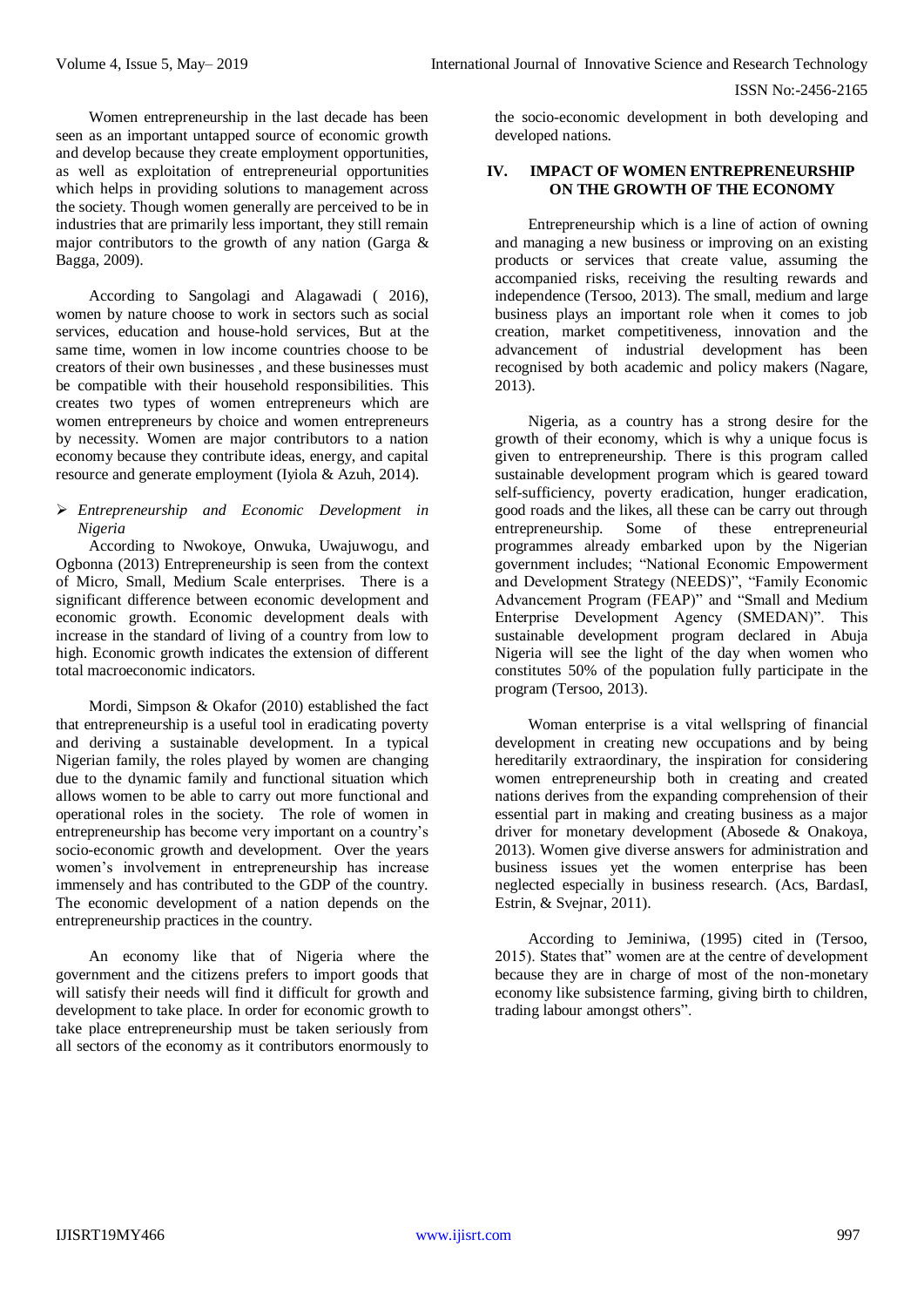#### **V. FACTORS INFLUENCING WOMEN ENTREPRENEURSHIP**

- Generation of income: Women engage in entrepreneurship to generate income. Women in the corporate society most times are not paid equal salary with their male counterpart, and so to make extra income, they go into entrepreneurship and it helps the economic to grow.
- $\triangleright$  Achieving those things that the system does not provide: In Nigeria, provisions are not made for women that do not have cooperate jobs to be paid any cent by the government, so the lunch into entrepreneurship to bring down their poverty level.
- $\triangleright$  Need for change: Women want to add value to their client, to contribute more to the society in addition to their economic aspiration.
- $\triangleright$  Family structure: Women want to make a living and provide for their children but due to little income that may be coming from the husband she may decide to go into entrepreneurship to augment the family income. In develop and even developing countries, some women are living alone, this situation forces them to participate in entrepreneurship.

## **VI. LIMITATIONS TO WOMEN ENTREPRENEURSHIP**

- Absence of role models: Women most times have no fellow women as role models. In the past, very few women venture into large scale entrepreneurship making it difficult to see who to imitate or coach causing barrier to growth.
- $\triangleright$  Financial capital: the lack of financial capital is a huge challenge to women in entrepreneurship obtaining credit loan is difficult.
- $\triangleright$  Family and parenting responsibilities: Women who have more domestic responsibilities have less chance to build up their business to meet with the changing environment.
- $\triangleright$  Gender discrimination.: Women are also facing gender discrimination by both the male and female gender, which is why many of these entrepreneurs only have businesses that would provide only at the subsistence level
- Lack of experience or specialized educational background in business and advance technology – most women are not experienced in the business they do, they just went into it because one circumstance or the other force them into it.
- $\triangleright$  Reduced time available to spend in business due to the dual role the society anticipate them to perform at work and in the household as mothers. (Brush et al in lock, 2015).
- $\triangleright$  Social and cultural barriers women by culture are to remain in their homes to take care of the family, so going into large scale business tends to be limited.

#### **VII. WAYS OF IMPROVING WOMEN ENTREPRENEURSHIP ON THE GROWTH OF THE ECONOMY**

- $\triangleright$  Training and development.
- Women entrepreneurship loans and grants.
- $\triangleright$  Business registration support.
- $\triangleright$  Raising the profile of women business.
- $\triangleright$  Networking opportunities for women entrepreneurship.

## **VIII. SHORTCOMINGS ENCOUNTERED BY WOMEN IN SETTING AND ESTABLISHING SME**

Women who are business owner often experience several benefits over the male counterparts. They can easily establish a strong connection with their customers which often leads customer loyalty and retention. However, setting up business is not a simple task no matter how small it is. There are some situations where women entrepreneurs are faced with challenges in the course of managing their business.

Women entrepreneurs are sometimes not prepared for the shortcomings they are bound to face. The first thing they need to understand before setting up a business is that challenges will certainly happen. It is considered as aspect of the business and they should confront each challenge with a proper solution.

According to Richardson et al. (2004), women entrepreneurs are faced with unhelpful attitudes arising from society's pessimistic state of mind towards women in businesses. Lebakeng (2008) claimed that the core issues women entrepreneurs face are lack of education and training, industry management skills, discrimination in the access to credit and the pressure of child care.

McClelland et al. (2005) acknowledged the following challenges encountered by the women entrepreneurs when starting a business.

## *Lack of Financial Capital:*

Access to capital is one of real challenge that prevent women from starting their own businesses. In some circumstances women have to depend on their personal assets and savings while men often rely on investors, personal savings in addition to bank loans. Hendricks (2001) discovered that women who wants to get loans from banks do not possess the needed skills to structure a qualified plan. Also women encounter problems in getting capital from investors and financial institutions because their business outline in some situations are less favourable to investors.

Karim (2001) claimed that financial problems were the most common problems faced by women entrepreneurs. Other studies carried out by Boden and Nucci, (2000); Watson, (2003) all established the fact that women will probably withdraw from their businesses not because of business failure but because of financial limitations.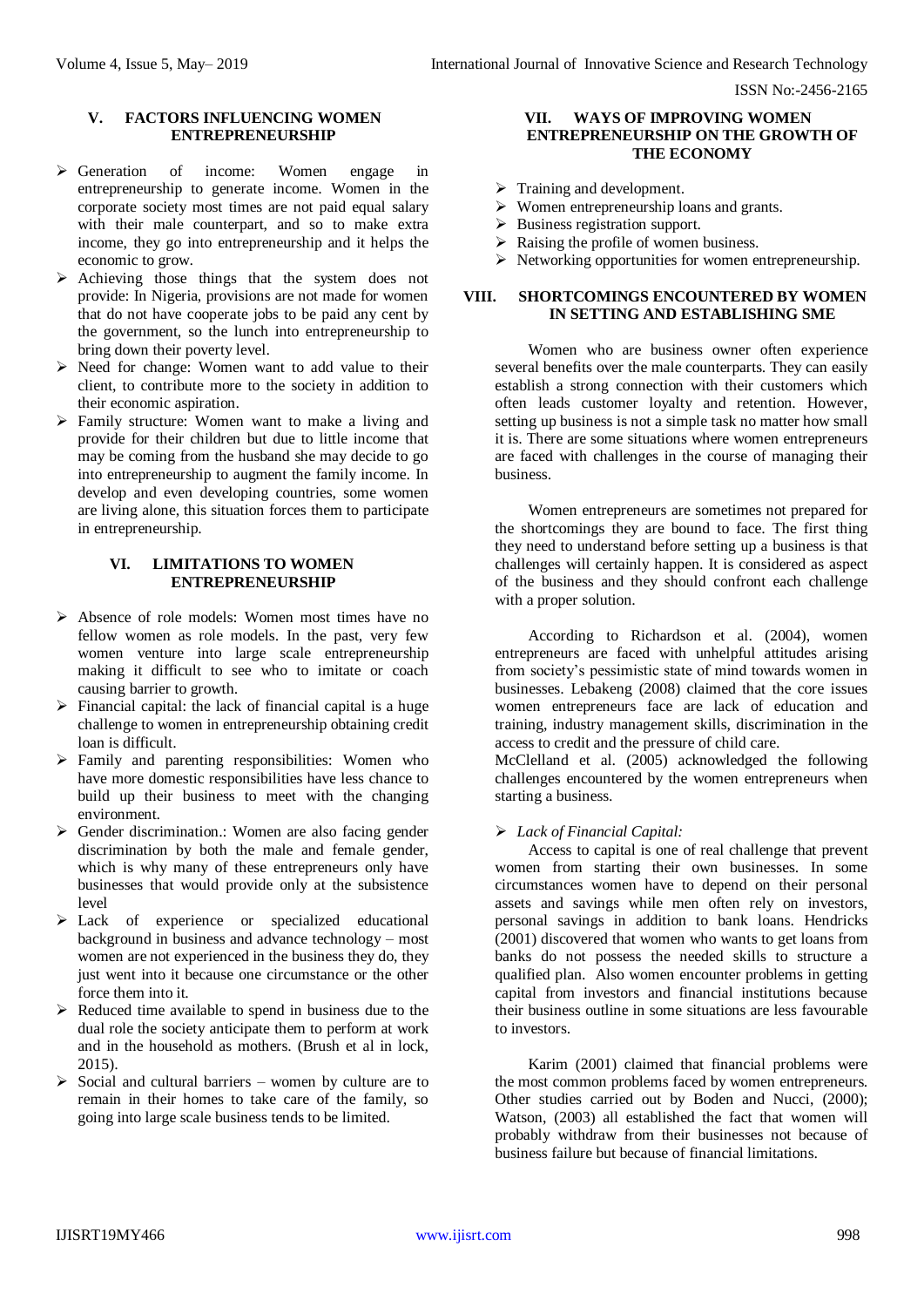#### *Lack of Experience and Management Skills:*

This is another issue encountered by women which the need to overcome in entrepreneurship. McClelland et al. (2005) established that women are often found in the traditional sectors like retail, services, teaching etc., rather than executive and managerial areas. Woman are less equipped for managerial experiences of business ownership in some areas (Ali & Ali, 2013).

## *Family Constraints*

Winn (2004) established the fact married women, especially those with children, live in two worlds: one at work and one at home. Childcare and other home responsibilities affect women's capability and readiness to undertake serious business ventures. Running a business and playing the role of a mother is very challenging, there are views that women could be more effective in running a business in the event that they do not have to deal with kids. Winn (2004) also found out that business responsibilities affect women's ability to relax at home.

## *Attempting to Do It Alone*

Women are fond of trying to do everything alone, they are always trying to prove a point that they are stronger than what people think. They often apply this mentality to business by trying to do everything alone without asking for assistance from anyone. Initially, the strategy was working for them since they take care of everything alone, however once the business starts growing the strategy of doing it alone becomes unnecessary in the long run they may even start losing customers. It is advisable to get help by hiring people who will reduce the work load.

## *Gender Biasness*

This has always been a major hindrance to women in business. Women have been undergoing a lot of biasness in the society they find themselves in for years. Women entrepreneurs for a long time have been and are victims to gender biasness both by the male and female counterparts. The females are always disregarded by the male dominating society and are tagged as the weaker vessel. People who have daughters prefer not to include her in the family business because of their philosophy that women are incapable and also because they will be married to a third person. They rather partner with their sons in the family business even if he is not efficient enough to handle such business.

## **IX. IMPLICATION OF THEORY, PRACTICE AND EMPIRICAL REVIEW**

This study draws insight from numerous entrepreneurship theories and data of recent years. Quite a number of women are noted to have broken out of corporate life to embrace entrepreneurial careers as an alternative to inflexible work practices and outdated systems.

Radović (2009) established that there has been a new revolution on women entrepreneurship as we witness women emerging as business owners in economic sectors they have not previously occupied According to Minniti, Allen, & Langowitz, (2005), globally women represent more than one third of all people involved in entrepreneurial activity. Women have played a significant role in the worldwide expansion of entrepreneurship they also bring commitment and integrity because they care about economic empowerment, entrepreneurial development and innovation.

However, as stated by Minniti, et al. 2005, studies over the past decade show a persistent gap between men and women in the level of entrepreneurial activity, in entrepreneurial orientation and propensity and in the motivation, desire, and intention to become an entrepreneur.

As identified by Choitung, Hongyi, and Kris, (2012) the gap between females and males regarding their entrepreneurial career interests and attitudes has provoked loads of study on the effect of gender on entrepreneurship.

The notion that entrepreneurship was the same all over the world has changed in recent years as present studies reveal that entrepreneurship practiced in developing countries is different from that which is practised in developed countries (Cetindamar, 2005) This is especially true for gender entrepreneurship where authors have noted that economic and social contexts play strong roles in determining the entrepreneurial inclinations and success of women Minniti et al., 2005.

This research was not tailored towards those in the academia alone, but also structured towards positively influencing women in the industry as well towards tangible execution. As it reveals the great potency that women possess with respect to their population quota and growing impact of their activities on the economy of the nation today. It clearly nudges women to harness their great potential towards the further growth of SME's haven proffers further practicable recommendations to women entrepreneurs and prospective ones. Once these recommendations are applied, its impact would be felt.

Interestingly, this research did not leave out male counterparts, recognizing that they occupy influential positions in the economy and government. It re-engineered the mind-set that women entrepreneurs are threats and exposed the wisdom in encouraging them because their contribution to the economy will be beneficial to all. The authors are optimistic that the proffered recommendations would not positively impact men and women of the economy, but will also be applied by the government towards the formation of policies that make women thrive in business.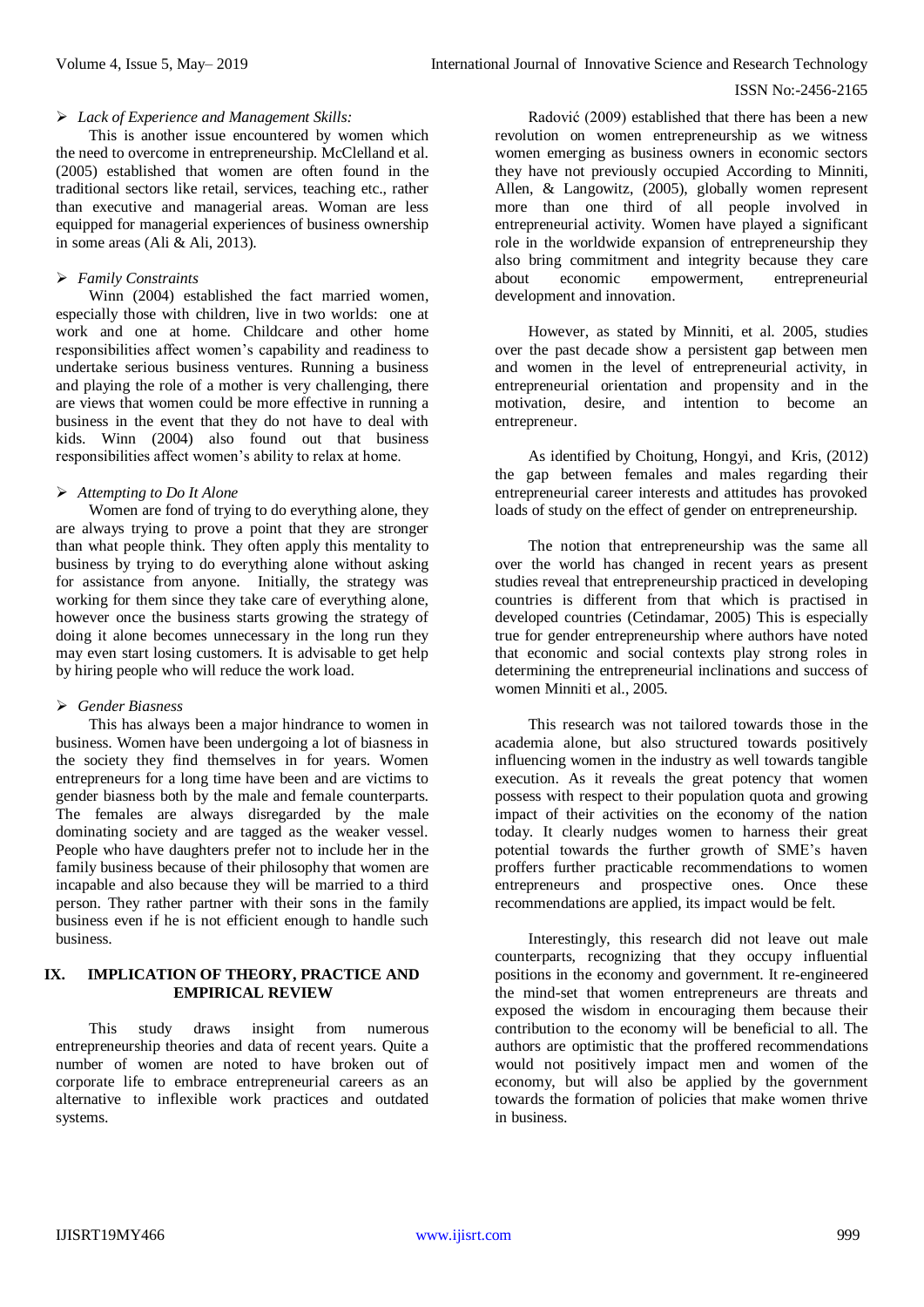#### **X. CONCLUSION AND RECOMMENDATION**

The role of women in entrepreneurship has become very important on a country's socio-economic growth and development. Over the years women's involvement in entrepreneurship has increase immensely and has contributed to the GDP of the country.

An economy like that of Nigeria where the government and the citizens prefers to import goods that will satisfy their needs will find it difficult for growth and development to take place. In order for economic growth to take place. With the constant increase in the level of importation of the country, over dependence on crude oil, increase in unemployment rate, low standard of living it has become necessary that Nigeria encourage women in entrepreneurship by assisting them in various ways which will in turn lead to a rapid economic growth and development.

The objective of this study is to examine the role of women in entrepreneurship on the growth of small and medium scale enterprise. The future of Nigeria lies in the involvement of women in entrepreneurship. Encouraging women to go into entrepreneurship is not a bad idea. The government should continue to train and encourage women in entrepreneurship and also try as much as possible to reduce the level of discrimination of women in entrepreneurship.

Women entrepreneur need to realize that they need an effective strategy in order maximize profit and create employment. They could strategize by becoming customer oriented, obsessed on changes, open to new opportunities, arranged through business cooperation and embracing long range considering. Women entrepreneur also have to overcome the inertia of going into entrepreneurship, they should build a relationship where they can encourage women who are not in entrepreneurship to venture into entrepreneurship, such relationship will be useful should in case they want to fight for some rights and privileges.

Government should also try to establish a conducive business environment to enable entrepreneur carry out their business activities effectively. They should address issues such as electricity, roads and railways, and also provide security.

#### **REFERENCES**

- [1]. Acs, Z., BardasI, E., Estrin, S., & Svejnar, J. (2011). Introduction to special issue of small business economics on female entrepreneurship in developed and developing economics. *Small Business Economics, 37*, 393-396.
- [2]. Aina, T. A., & Salau, A. T. (1992). *Land tenure, land use and environmental degradation: The challenge of sustainable development in Nigeria.* Ibadan: NEST.
- [3]. Boden, J., & Nucci, A. (2000). On the survival prospects of men's and women's new business ventures. *Journal of Business Venturing, 15*(4), 5-30.
- [4]. Cetindamar, D. 2. (2005). Policy issues for Turkish entrepreneurs. *International Journal of Entrepreneurship Innovation Management, 5*(3), 187- 205.
- [5]. Choitung , L., Hongyi, S., & Kris, L. (2012). Comparing the Entrepreneurial. *Journal of Women`s Entrepreneurship and Education,*, 1-2: 28-51.
- [6]. Census.gov. (2018). *Current Population*. [Online] Available at: https://www.census.gov/popclock/print.php?comp onent=counter [Accessed 28 Feb. 2018].
- [7]. Eagly, A. H. (1987). *Sex differences in social behaviour: a social role interpretation.* Eribaum: Hillsdale, NJ.
- [8]. Egunjobi, O. A. (1995). Women involvement in rural agriculture and agro based industry. Unpublished seminar paper on women in society.
- [9]. Fosial, M. T., Sagar, A. H., & Khanam, F. A. (2015). Factors affecting the women entrepreneurship development in small and medium enterprises (SMES) in Bangladesh-An evaluative study. *European journal of business and management, 7*(11), 153-161.
- [10]. Gomes, A. F., Santana, W. G., Araujo, P. U., & Martins, C. M. (2014). Female entrepreneurship as subject of research. *Review of Business Management, 16*(5), 319-342.
- [11]. Hani, U., Rachmania, I. N., Setyaningsih, S., & Putri, R. C. (2012). Patterns of Indonesian women entrepreneurship. *International conference on small and medium enterprises development with a theme "Innovation and sustainability in SME development"(ICSMED 2012)* (pp. 2212-5671). Indonesia: Elsevier.
- [12]. Hendrick, S. (2001). *Organizing and Mobilizing South African Women Entrepreneurs. Unpublished Document.* Pretoria: Department of Trade and Industry.
- [13]. Holienkaa, M., Jančovičováa, Z., & Kovačičováa, Z. (2016). Drivers of women entrepreneurship in Visegard countries: GEM evidence. *International Conference Enterprises and Competitive Environment* (pp. 124-133). Brno, Czech Republic: Procedia social and behavioural science.
- [14]. Iyiola, O., & Azuh, D. (2014). Women entrepreneurs as small-medium enterprise operators and their roles in socio economic development in Ota, Nigeria. *International journal of economics, business and finance, 2*(1), 1-10.
- [15]. Karim, N. (2001). *Jobs, Gender and Small Enterprises in Bangladesh.* Geneva: International Labour Office#.
- [16]. Lebakeng, M. (2008). *An Exploration of Women Entrepreneurship in Lesotho (MBA Mini Dissertation).* North-West University.
- [17]. Lock, R. (2015). The impact of female entrepreneurship on economic growth in Kenya. *CIMR research working paper series* , 2052-062-26.
- [18]. Mahanta, M. (2016). Importance and challenges of women entrepreneurship-A case study of Sonitpur